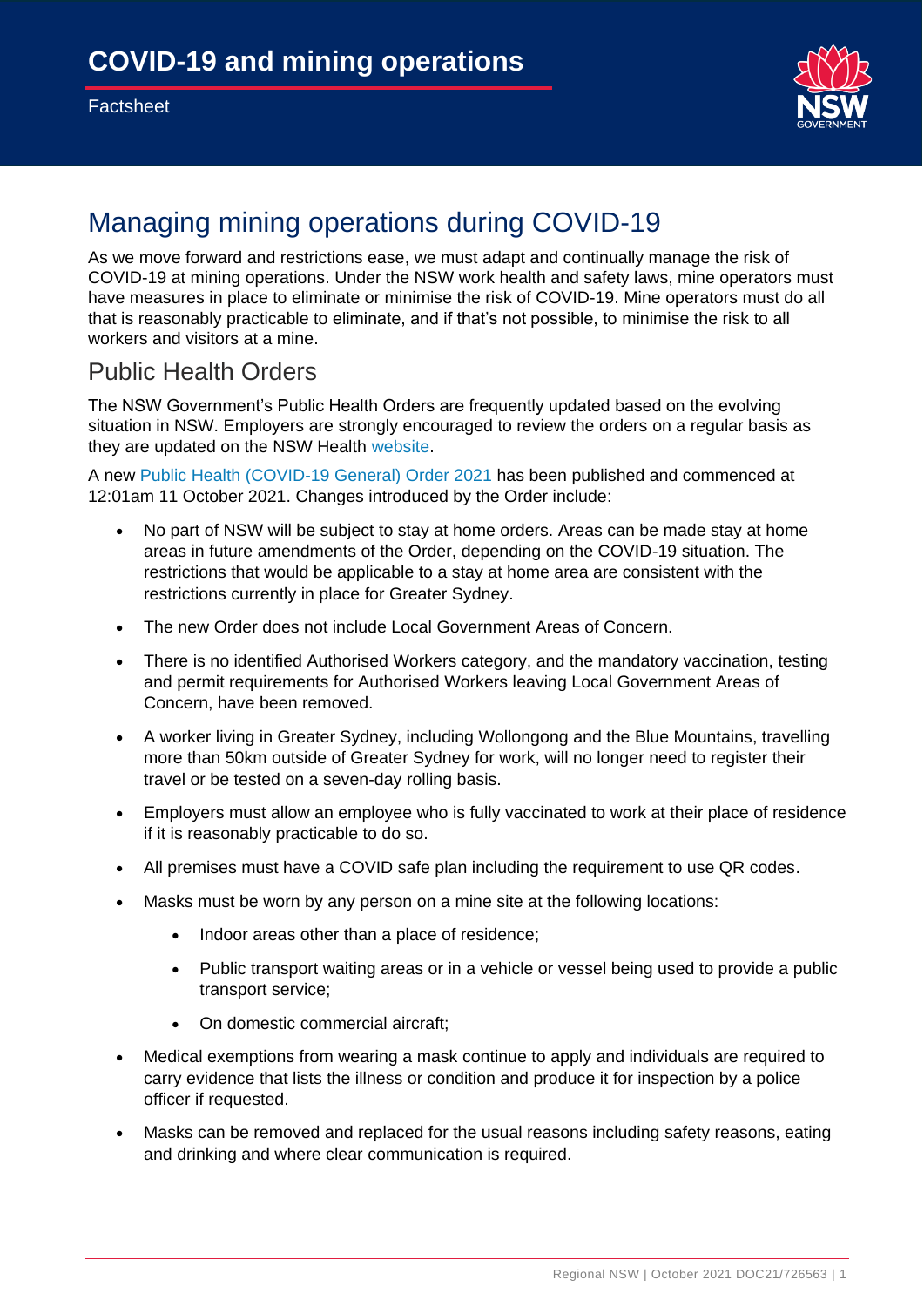#### **Factsheet**



## Vaccination

The Order does **not** require mandatory vaccination for mine workers. This is a matter for mine operators to determine relevant to the risks in the specific operating environment.

You can direct your employees to get vaccinated where mandatory vaccination is included in a NSW Public Health Order or it would be lawful and reasonable to do so for work health and safety reasons. The decision to direct employees should be assessed on a case-by-case basis and depend on a range of factors including the nature of the workplace, the role of the employee, and the likelihood of exposure to COVID-19 in the workplace.

One of the key things to do is to conduct a comprehensive work, health and safety risk assessment. Detailed guidance on how to assess whether it would be reasonable for you to require your employees to be vaccinated is available at the [Fair Work Ombudsman website.](https://cst-freightbranchstakeholderengagement.cmail19.com/t/j-l-zlrlkkd-iklhtdvdd-j/)

If you wish to encourage or incentivise your employees to get a COVID-19 vaccine, you should review the guidance issued by the [Therapeutic Goods Administration](https://cst-freightbranchstakeholderengagement.cmail19.com/t/j-l-zlrlkkd-iklhtdvdd-t/) about promoting COVID-19 vaccines and incentivising individuals to get vaccinated.

For more information to help guide your COVIDSafe plans in relation to vaccination see this factsheet about [vaccination of your staff and customers,](https://cst-freightbranchstakeholderengagement.cmail19.com/t/j-l-zlrlkkd-iklhtdvdd-i/) provided by the NSW Government.

The NSW Government has also provided the following resources to help guide businesses from 70 per cent double vaccination:

- [Proof of vaccination](https://cst-freightbranchstakeholderengagement.cmail19.com/t/j-l-zlrlkkd-iklhtdvdd-d/) requirements
- [What to do if your business becomes an exposure site.](https://cst-freightbranchstakeholderengagement.cmail19.com/t/j-l-zlrlkkd-iklhtdvdd-o/)

### In the event of a positive COVID-19 case on site

There have now been several recent instances where workers, while at their workplace, have either received advice of a positive COVID-19 test result, or that they are a close-contact. Key lessons from these incidents are detailed below.

Workers who have had a COVID-19 test on the basis they are symptomatic must self-isolate in accordance with health directions.

Workers who are notified of a positive test result, whether on site or not, need to report the notification to their employer as soon as possible upon receipt of the result.

In the situation where a mine worker who has tested positive is on site, or has been on site, the mine should contact NSW Health or their local Public Health Unit to establish further actions. This is important to protect other workers on site, to assist NSW Health in identifying all people who will be classified as close contacts and organise how these workers are tested and isolated as required by the Public Health Orders.

In each incident, it was highlighted that employers should have procedures developed and implemented to effectively address the following:

- the ability to quickly and safely isolate the worker and their close contacts to prevent potential further spreading of the virus
- arrangements to effectively control entry and exit to site while parts of the mine or groups of workers are subject to temporary isolation